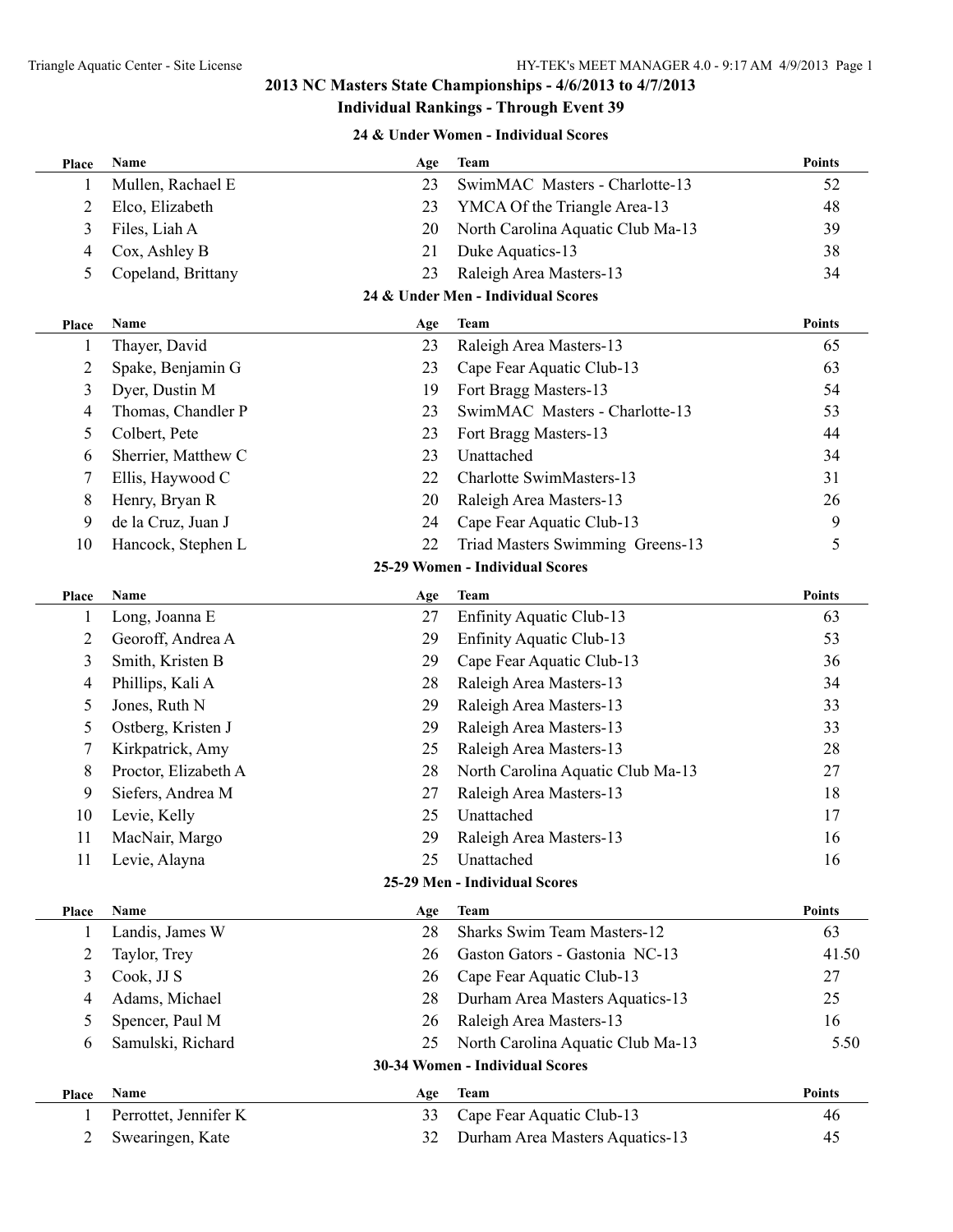### **Individual Rankings - Through Event 39**

| Plummer, Stephanie J<br>North Carolina Masters Swimmin-13<br>30<br>41<br>3<br>Oxford, Jennifer L<br>33<br>Raleigh Area Masters-13<br>32<br>4<br>Lee, Elizabeth<br>5<br>31<br>Unattached<br>31<br>Wills, Shelby M<br>32<br>Raleigh Area Masters-13<br>16<br>6<br>Frisch, Alexandria<br>34<br>Unattached<br>13<br>7<br>8<br>Garst, Michelle E<br>30<br>Durham Area Masters Aquatics-13<br>4<br>30-34 Men - Individual Scores<br><b>Points</b><br>Name<br><b>Team</b><br>Place<br>Age<br>Hillen, Timothy J<br>Enfinity Aquatic Club-13<br>32<br>1<br>72<br>Shilt, John<br>2<br>33<br>Enfinity Aquatic Club-13<br>53<br>32<br>42<br>3<br>Allen, Benjamin<br>Durham Area Masters Aquatics-13<br>Perschy, Sean K<br>Enfinity Aquatic Club-13<br>38<br>34<br>4<br>Dallamura, Scott J<br>37<br>34<br>Clubworx - Fuquay-Varina-13<br>5<br>Enfinity Aquatic Club-13<br>Hawkins, Nathaniel<br>34<br>36<br>6<br>Eberle, Micah J<br>Enfinity Aquatic Club-13<br>31<br>27<br>7<br>Nothoff, Nick<br>32<br>Enfinity Aquatic Club-13<br>8<br>14<br>34<br>Florida Aquatic Combined Team-14<br>8<br>Silver, Isaac M<br>14<br>35-39 Women - Individual Scores<br><b>Points</b><br>Name<br><b>Team</b><br>Place<br>Age<br>36<br>Uhl, Alicia K<br>Cape Fear Aquatic Club-13<br>81<br>1<br>YMCA Of the Triangle Area-13<br>2<br>Wainio, Courtney A<br>37<br>54<br>Lindsey, Elizabeth H<br>Sailfish Aquatics Masters-13<br>3<br>35<br>45<br>Old, Cath A<br>35<br>Triad Masters Swimming Greens-13<br>40<br>4<br>Joy, Erin<br>35<br>Cape Fear Aquatic Club-13<br>35<br>5<br>Popovich, Nicole M<br>38<br>Durham Area Masters Aquatics-13<br>31<br>6<br>Enfinity Aquatic Club-13<br>Angelada-Jao, Jennifer S<br>39<br>26<br>7<br>Greenville Swim Club Masters-13<br>Reedy, Heather R<br>39<br>19<br>8<br>West, Sara A<br>38<br>Durham Area Masters Aquatics-13<br>9<br>16<br>Enfinity Aquatic Club-13<br>9<br>Dorsett, Susan<br>36<br>16<br>35-39 Men - Individual Scores<br><b>Points</b><br>Name<br><b>Team</b><br>Age<br>Place<br>37<br>Cape Fear Aquatic Club-13<br>Willis, Matt<br>57<br>1<br>Chia, Nei-Kuan<br>Unattached<br>2<br>35<br>54<br>Aber, Dan<br>Raleigh Area Masters-13<br>3<br>39<br>42<br>Sadosky, Daniel M<br>Raleigh Area Masters-13<br>38<br>37<br>4<br>Barlowe, Ryan J<br>Greenville Swim Club Masters-13<br>37<br>26<br>5<br>Johnson, Scott<br>38<br>Unattached<br>22<br>6<br>Cockrum, John<br>22<br>39<br>Cape Fear Aquatic Club-13<br>6<br>Llinas, Alex C<br>Cape Fear Aquatic Club-13<br>20<br>8<br>35<br>Porco, Pipo M<br>Duke Aquatics-13<br>9<br>35<br>19<br>North Carolina Masters Swimmin-13<br>Lutz, Andrew G<br>37<br>12<br>10<br>40-44 Women - Individual Scores<br><b>Points</b><br><b>Name</b><br><b>Team</b><br>Place<br>Age<br>Banner, Claudia G<br>Enfinity Aquatic Club-13<br>41<br>69<br>1<br>Braun, Erika L<br>Raleigh Area Masters-13<br>2<br>54<br>41 | Place | Name | Age | Team | <b>Points</b> |
|-------------------------------------------------------------------------------------------------------------------------------------------------------------------------------------------------------------------------------------------------------------------------------------------------------------------------------------------------------------------------------------------------------------------------------------------------------------------------------------------------------------------------------------------------------------------------------------------------------------------------------------------------------------------------------------------------------------------------------------------------------------------------------------------------------------------------------------------------------------------------------------------------------------------------------------------------------------------------------------------------------------------------------------------------------------------------------------------------------------------------------------------------------------------------------------------------------------------------------------------------------------------------------------------------------------------------------------------------------------------------------------------------------------------------------------------------------------------------------------------------------------------------------------------------------------------------------------------------------------------------------------------------------------------------------------------------------------------------------------------------------------------------------------------------------------------------------------------------------------------------------------------------------------------------------------------------------------------------------------------------------------------------------------------------------------------------------------------------------------------------------------------------------------------------------------------------------------------------------------------------------------------------------------------------------------------------------------------------------------------------------------------------------------------------------------------------------------------------------------------------------------------------------------------------------------------------------------------------------------------------------------------------------------------------------------------------------------------------------------------------------------------------------------------------------------------------------------------------------------------------|-------|------|-----|------|---------------|
|                                                                                                                                                                                                                                                                                                                                                                                                                                                                                                                                                                                                                                                                                                                                                                                                                                                                                                                                                                                                                                                                                                                                                                                                                                                                                                                                                                                                                                                                                                                                                                                                                                                                                                                                                                                                                                                                                                                                                                                                                                                                                                                                                                                                                                                                                                                                                                                                                                                                                                                                                                                                                                                                                                                                                                                                                                                                         |       |      |     |      |               |
|                                                                                                                                                                                                                                                                                                                                                                                                                                                                                                                                                                                                                                                                                                                                                                                                                                                                                                                                                                                                                                                                                                                                                                                                                                                                                                                                                                                                                                                                                                                                                                                                                                                                                                                                                                                                                                                                                                                                                                                                                                                                                                                                                                                                                                                                                                                                                                                                                                                                                                                                                                                                                                                                                                                                                                                                                                                                         |       |      |     |      |               |
|                                                                                                                                                                                                                                                                                                                                                                                                                                                                                                                                                                                                                                                                                                                                                                                                                                                                                                                                                                                                                                                                                                                                                                                                                                                                                                                                                                                                                                                                                                                                                                                                                                                                                                                                                                                                                                                                                                                                                                                                                                                                                                                                                                                                                                                                                                                                                                                                                                                                                                                                                                                                                                                                                                                                                                                                                                                                         |       |      |     |      |               |
|                                                                                                                                                                                                                                                                                                                                                                                                                                                                                                                                                                                                                                                                                                                                                                                                                                                                                                                                                                                                                                                                                                                                                                                                                                                                                                                                                                                                                                                                                                                                                                                                                                                                                                                                                                                                                                                                                                                                                                                                                                                                                                                                                                                                                                                                                                                                                                                                                                                                                                                                                                                                                                                                                                                                                                                                                                                                         |       |      |     |      |               |
|                                                                                                                                                                                                                                                                                                                                                                                                                                                                                                                                                                                                                                                                                                                                                                                                                                                                                                                                                                                                                                                                                                                                                                                                                                                                                                                                                                                                                                                                                                                                                                                                                                                                                                                                                                                                                                                                                                                                                                                                                                                                                                                                                                                                                                                                                                                                                                                                                                                                                                                                                                                                                                                                                                                                                                                                                                                                         |       |      |     |      |               |
|                                                                                                                                                                                                                                                                                                                                                                                                                                                                                                                                                                                                                                                                                                                                                                                                                                                                                                                                                                                                                                                                                                                                                                                                                                                                                                                                                                                                                                                                                                                                                                                                                                                                                                                                                                                                                                                                                                                                                                                                                                                                                                                                                                                                                                                                                                                                                                                                                                                                                                                                                                                                                                                                                                                                                                                                                                                                         |       |      |     |      |               |
|                                                                                                                                                                                                                                                                                                                                                                                                                                                                                                                                                                                                                                                                                                                                                                                                                                                                                                                                                                                                                                                                                                                                                                                                                                                                                                                                                                                                                                                                                                                                                                                                                                                                                                                                                                                                                                                                                                                                                                                                                                                                                                                                                                                                                                                                                                                                                                                                                                                                                                                                                                                                                                                                                                                                                                                                                                                                         |       |      |     |      |               |
|                                                                                                                                                                                                                                                                                                                                                                                                                                                                                                                                                                                                                                                                                                                                                                                                                                                                                                                                                                                                                                                                                                                                                                                                                                                                                                                                                                                                                                                                                                                                                                                                                                                                                                                                                                                                                                                                                                                                                                                                                                                                                                                                                                                                                                                                                                                                                                                                                                                                                                                                                                                                                                                                                                                                                                                                                                                                         |       |      |     |      |               |
|                                                                                                                                                                                                                                                                                                                                                                                                                                                                                                                                                                                                                                                                                                                                                                                                                                                                                                                                                                                                                                                                                                                                                                                                                                                                                                                                                                                                                                                                                                                                                                                                                                                                                                                                                                                                                                                                                                                                                                                                                                                                                                                                                                                                                                                                                                                                                                                                                                                                                                                                                                                                                                                                                                                                                                                                                                                                         |       |      |     |      |               |
|                                                                                                                                                                                                                                                                                                                                                                                                                                                                                                                                                                                                                                                                                                                                                                                                                                                                                                                                                                                                                                                                                                                                                                                                                                                                                                                                                                                                                                                                                                                                                                                                                                                                                                                                                                                                                                                                                                                                                                                                                                                                                                                                                                                                                                                                                                                                                                                                                                                                                                                                                                                                                                                                                                                                                                                                                                                                         |       |      |     |      |               |
|                                                                                                                                                                                                                                                                                                                                                                                                                                                                                                                                                                                                                                                                                                                                                                                                                                                                                                                                                                                                                                                                                                                                                                                                                                                                                                                                                                                                                                                                                                                                                                                                                                                                                                                                                                                                                                                                                                                                                                                                                                                                                                                                                                                                                                                                                                                                                                                                                                                                                                                                                                                                                                                                                                                                                                                                                                                                         |       |      |     |      |               |
|                                                                                                                                                                                                                                                                                                                                                                                                                                                                                                                                                                                                                                                                                                                                                                                                                                                                                                                                                                                                                                                                                                                                                                                                                                                                                                                                                                                                                                                                                                                                                                                                                                                                                                                                                                                                                                                                                                                                                                                                                                                                                                                                                                                                                                                                                                                                                                                                                                                                                                                                                                                                                                                                                                                                                                                                                                                                         |       |      |     |      |               |
|                                                                                                                                                                                                                                                                                                                                                                                                                                                                                                                                                                                                                                                                                                                                                                                                                                                                                                                                                                                                                                                                                                                                                                                                                                                                                                                                                                                                                                                                                                                                                                                                                                                                                                                                                                                                                                                                                                                                                                                                                                                                                                                                                                                                                                                                                                                                                                                                                                                                                                                                                                                                                                                                                                                                                                                                                                                                         |       |      |     |      |               |
|                                                                                                                                                                                                                                                                                                                                                                                                                                                                                                                                                                                                                                                                                                                                                                                                                                                                                                                                                                                                                                                                                                                                                                                                                                                                                                                                                                                                                                                                                                                                                                                                                                                                                                                                                                                                                                                                                                                                                                                                                                                                                                                                                                                                                                                                                                                                                                                                                                                                                                                                                                                                                                                                                                                                                                                                                                                                         |       |      |     |      |               |
|                                                                                                                                                                                                                                                                                                                                                                                                                                                                                                                                                                                                                                                                                                                                                                                                                                                                                                                                                                                                                                                                                                                                                                                                                                                                                                                                                                                                                                                                                                                                                                                                                                                                                                                                                                                                                                                                                                                                                                                                                                                                                                                                                                                                                                                                                                                                                                                                                                                                                                                                                                                                                                                                                                                                                                                                                                                                         |       |      |     |      |               |
|                                                                                                                                                                                                                                                                                                                                                                                                                                                                                                                                                                                                                                                                                                                                                                                                                                                                                                                                                                                                                                                                                                                                                                                                                                                                                                                                                                                                                                                                                                                                                                                                                                                                                                                                                                                                                                                                                                                                                                                                                                                                                                                                                                                                                                                                                                                                                                                                                                                                                                                                                                                                                                                                                                                                                                                                                                                                         |       |      |     |      |               |
|                                                                                                                                                                                                                                                                                                                                                                                                                                                                                                                                                                                                                                                                                                                                                                                                                                                                                                                                                                                                                                                                                                                                                                                                                                                                                                                                                                                                                                                                                                                                                                                                                                                                                                                                                                                                                                                                                                                                                                                                                                                                                                                                                                                                                                                                                                                                                                                                                                                                                                                                                                                                                                                                                                                                                                                                                                                                         |       |      |     |      |               |
|                                                                                                                                                                                                                                                                                                                                                                                                                                                                                                                                                                                                                                                                                                                                                                                                                                                                                                                                                                                                                                                                                                                                                                                                                                                                                                                                                                                                                                                                                                                                                                                                                                                                                                                                                                                                                                                                                                                                                                                                                                                                                                                                                                                                                                                                                                                                                                                                                                                                                                                                                                                                                                                                                                                                                                                                                                                                         |       |      |     |      |               |
|                                                                                                                                                                                                                                                                                                                                                                                                                                                                                                                                                                                                                                                                                                                                                                                                                                                                                                                                                                                                                                                                                                                                                                                                                                                                                                                                                                                                                                                                                                                                                                                                                                                                                                                                                                                                                                                                                                                                                                                                                                                                                                                                                                                                                                                                                                                                                                                                                                                                                                                                                                                                                                                                                                                                                                                                                                                                         |       |      |     |      |               |
|                                                                                                                                                                                                                                                                                                                                                                                                                                                                                                                                                                                                                                                                                                                                                                                                                                                                                                                                                                                                                                                                                                                                                                                                                                                                                                                                                                                                                                                                                                                                                                                                                                                                                                                                                                                                                                                                                                                                                                                                                                                                                                                                                                                                                                                                                                                                                                                                                                                                                                                                                                                                                                                                                                                                                                                                                                                                         |       |      |     |      |               |
|                                                                                                                                                                                                                                                                                                                                                                                                                                                                                                                                                                                                                                                                                                                                                                                                                                                                                                                                                                                                                                                                                                                                                                                                                                                                                                                                                                                                                                                                                                                                                                                                                                                                                                                                                                                                                                                                                                                                                                                                                                                                                                                                                                                                                                                                                                                                                                                                                                                                                                                                                                                                                                                                                                                                                                                                                                                                         |       |      |     |      |               |
|                                                                                                                                                                                                                                                                                                                                                                                                                                                                                                                                                                                                                                                                                                                                                                                                                                                                                                                                                                                                                                                                                                                                                                                                                                                                                                                                                                                                                                                                                                                                                                                                                                                                                                                                                                                                                                                                                                                                                                                                                                                                                                                                                                                                                                                                                                                                                                                                                                                                                                                                                                                                                                                                                                                                                                                                                                                                         |       |      |     |      |               |
|                                                                                                                                                                                                                                                                                                                                                                                                                                                                                                                                                                                                                                                                                                                                                                                                                                                                                                                                                                                                                                                                                                                                                                                                                                                                                                                                                                                                                                                                                                                                                                                                                                                                                                                                                                                                                                                                                                                                                                                                                                                                                                                                                                                                                                                                                                                                                                                                                                                                                                                                                                                                                                                                                                                                                                                                                                                                         |       |      |     |      |               |
|                                                                                                                                                                                                                                                                                                                                                                                                                                                                                                                                                                                                                                                                                                                                                                                                                                                                                                                                                                                                                                                                                                                                                                                                                                                                                                                                                                                                                                                                                                                                                                                                                                                                                                                                                                                                                                                                                                                                                                                                                                                                                                                                                                                                                                                                                                                                                                                                                                                                                                                                                                                                                                                                                                                                                                                                                                                                         |       |      |     |      |               |
|                                                                                                                                                                                                                                                                                                                                                                                                                                                                                                                                                                                                                                                                                                                                                                                                                                                                                                                                                                                                                                                                                                                                                                                                                                                                                                                                                                                                                                                                                                                                                                                                                                                                                                                                                                                                                                                                                                                                                                                                                                                                                                                                                                                                                                                                                                                                                                                                                                                                                                                                                                                                                                                                                                                                                                                                                                                                         |       |      |     |      |               |
|                                                                                                                                                                                                                                                                                                                                                                                                                                                                                                                                                                                                                                                                                                                                                                                                                                                                                                                                                                                                                                                                                                                                                                                                                                                                                                                                                                                                                                                                                                                                                                                                                                                                                                                                                                                                                                                                                                                                                                                                                                                                                                                                                                                                                                                                                                                                                                                                                                                                                                                                                                                                                                                                                                                                                                                                                                                                         |       |      |     |      |               |
|                                                                                                                                                                                                                                                                                                                                                                                                                                                                                                                                                                                                                                                                                                                                                                                                                                                                                                                                                                                                                                                                                                                                                                                                                                                                                                                                                                                                                                                                                                                                                                                                                                                                                                                                                                                                                                                                                                                                                                                                                                                                                                                                                                                                                                                                                                                                                                                                                                                                                                                                                                                                                                                                                                                                                                                                                                                                         |       |      |     |      |               |
|                                                                                                                                                                                                                                                                                                                                                                                                                                                                                                                                                                                                                                                                                                                                                                                                                                                                                                                                                                                                                                                                                                                                                                                                                                                                                                                                                                                                                                                                                                                                                                                                                                                                                                                                                                                                                                                                                                                                                                                                                                                                                                                                                                                                                                                                                                                                                                                                                                                                                                                                                                                                                                                                                                                                                                                                                                                                         |       |      |     |      |               |
|                                                                                                                                                                                                                                                                                                                                                                                                                                                                                                                                                                                                                                                                                                                                                                                                                                                                                                                                                                                                                                                                                                                                                                                                                                                                                                                                                                                                                                                                                                                                                                                                                                                                                                                                                                                                                                                                                                                                                                                                                                                                                                                                                                                                                                                                                                                                                                                                                                                                                                                                                                                                                                                                                                                                                                                                                                                                         |       |      |     |      |               |
|                                                                                                                                                                                                                                                                                                                                                                                                                                                                                                                                                                                                                                                                                                                                                                                                                                                                                                                                                                                                                                                                                                                                                                                                                                                                                                                                                                                                                                                                                                                                                                                                                                                                                                                                                                                                                                                                                                                                                                                                                                                                                                                                                                                                                                                                                                                                                                                                                                                                                                                                                                                                                                                                                                                                                                                                                                                                         |       |      |     |      |               |
|                                                                                                                                                                                                                                                                                                                                                                                                                                                                                                                                                                                                                                                                                                                                                                                                                                                                                                                                                                                                                                                                                                                                                                                                                                                                                                                                                                                                                                                                                                                                                                                                                                                                                                                                                                                                                                                                                                                                                                                                                                                                                                                                                                                                                                                                                                                                                                                                                                                                                                                                                                                                                                                                                                                                                                                                                                                                         |       |      |     |      |               |
|                                                                                                                                                                                                                                                                                                                                                                                                                                                                                                                                                                                                                                                                                                                                                                                                                                                                                                                                                                                                                                                                                                                                                                                                                                                                                                                                                                                                                                                                                                                                                                                                                                                                                                                                                                                                                                                                                                                                                                                                                                                                                                                                                                                                                                                                                                                                                                                                                                                                                                                                                                                                                                                                                                                                                                                                                                                                         |       |      |     |      |               |
|                                                                                                                                                                                                                                                                                                                                                                                                                                                                                                                                                                                                                                                                                                                                                                                                                                                                                                                                                                                                                                                                                                                                                                                                                                                                                                                                                                                                                                                                                                                                                                                                                                                                                                                                                                                                                                                                                                                                                                                                                                                                                                                                                                                                                                                                                                                                                                                                                                                                                                                                                                                                                                                                                                                                                                                                                                                                         |       |      |     |      |               |
|                                                                                                                                                                                                                                                                                                                                                                                                                                                                                                                                                                                                                                                                                                                                                                                                                                                                                                                                                                                                                                                                                                                                                                                                                                                                                                                                                                                                                                                                                                                                                                                                                                                                                                                                                                                                                                                                                                                                                                                                                                                                                                                                                                                                                                                                                                                                                                                                                                                                                                                                                                                                                                                                                                                                                                                                                                                                         |       |      |     |      |               |
|                                                                                                                                                                                                                                                                                                                                                                                                                                                                                                                                                                                                                                                                                                                                                                                                                                                                                                                                                                                                                                                                                                                                                                                                                                                                                                                                                                                                                                                                                                                                                                                                                                                                                                                                                                                                                                                                                                                                                                                                                                                                                                                                                                                                                                                                                                                                                                                                                                                                                                                                                                                                                                                                                                                                                                                                                                                                         |       |      |     |      |               |
|                                                                                                                                                                                                                                                                                                                                                                                                                                                                                                                                                                                                                                                                                                                                                                                                                                                                                                                                                                                                                                                                                                                                                                                                                                                                                                                                                                                                                                                                                                                                                                                                                                                                                                                                                                                                                                                                                                                                                                                                                                                                                                                                                                                                                                                                                                                                                                                                                                                                                                                                                                                                                                                                                                                                                                                                                                                                         |       |      |     |      |               |
|                                                                                                                                                                                                                                                                                                                                                                                                                                                                                                                                                                                                                                                                                                                                                                                                                                                                                                                                                                                                                                                                                                                                                                                                                                                                                                                                                                                                                                                                                                                                                                                                                                                                                                                                                                                                                                                                                                                                                                                                                                                                                                                                                                                                                                                                                                                                                                                                                                                                                                                                                                                                                                                                                                                                                                                                                                                                         |       |      |     |      |               |
|                                                                                                                                                                                                                                                                                                                                                                                                                                                                                                                                                                                                                                                                                                                                                                                                                                                                                                                                                                                                                                                                                                                                                                                                                                                                                                                                                                                                                                                                                                                                                                                                                                                                                                                                                                                                                                                                                                                                                                                                                                                                                                                                                                                                                                                                                                                                                                                                                                                                                                                                                                                                                                                                                                                                                                                                                                                                         |       |      |     |      |               |
|                                                                                                                                                                                                                                                                                                                                                                                                                                                                                                                                                                                                                                                                                                                                                                                                                                                                                                                                                                                                                                                                                                                                                                                                                                                                                                                                                                                                                                                                                                                                                                                                                                                                                                                                                                                                                                                                                                                                                                                                                                                                                                                                                                                                                                                                                                                                                                                                                                                                                                                                                                                                                                                                                                                                                                                                                                                                         |       |      |     |      |               |
|                                                                                                                                                                                                                                                                                                                                                                                                                                                                                                                                                                                                                                                                                                                                                                                                                                                                                                                                                                                                                                                                                                                                                                                                                                                                                                                                                                                                                                                                                                                                                                                                                                                                                                                                                                                                                                                                                                                                                                                                                                                                                                                                                                                                                                                                                                                                                                                                                                                                                                                                                                                                                                                                                                                                                                                                                                                                         |       |      |     |      |               |
|                                                                                                                                                                                                                                                                                                                                                                                                                                                                                                                                                                                                                                                                                                                                                                                                                                                                                                                                                                                                                                                                                                                                                                                                                                                                                                                                                                                                                                                                                                                                                                                                                                                                                                                                                                                                                                                                                                                                                                                                                                                                                                                                                                                                                                                                                                                                                                                                                                                                                                                                                                                                                                                                                                                                                                                                                                                                         |       |      |     |      |               |
|                                                                                                                                                                                                                                                                                                                                                                                                                                                                                                                                                                                                                                                                                                                                                                                                                                                                                                                                                                                                                                                                                                                                                                                                                                                                                                                                                                                                                                                                                                                                                                                                                                                                                                                                                                                                                                                                                                                                                                                                                                                                                                                                                                                                                                                                                                                                                                                                                                                                                                                                                                                                                                                                                                                                                                                                                                                                         |       |      |     |      |               |
|                                                                                                                                                                                                                                                                                                                                                                                                                                                                                                                                                                                                                                                                                                                                                                                                                                                                                                                                                                                                                                                                                                                                                                                                                                                                                                                                                                                                                                                                                                                                                                                                                                                                                                                                                                                                                                                                                                                                                                                                                                                                                                                                                                                                                                                                                                                                                                                                                                                                                                                                                                                                                                                                                                                                                                                                                                                                         |       |      |     |      |               |
|                                                                                                                                                                                                                                                                                                                                                                                                                                                                                                                                                                                                                                                                                                                                                                                                                                                                                                                                                                                                                                                                                                                                                                                                                                                                                                                                                                                                                                                                                                                                                                                                                                                                                                                                                                                                                                                                                                                                                                                                                                                                                                                                                                                                                                                                                                                                                                                                                                                                                                                                                                                                                                                                                                                                                                                                                                                                         |       |      |     |      |               |
|                                                                                                                                                                                                                                                                                                                                                                                                                                                                                                                                                                                                                                                                                                                                                                                                                                                                                                                                                                                                                                                                                                                                                                                                                                                                                                                                                                                                                                                                                                                                                                                                                                                                                                                                                                                                                                                                                                                                                                                                                                                                                                                                                                                                                                                                                                                                                                                                                                                                                                                                                                                                                                                                                                                                                                                                                                                                         |       |      |     |      |               |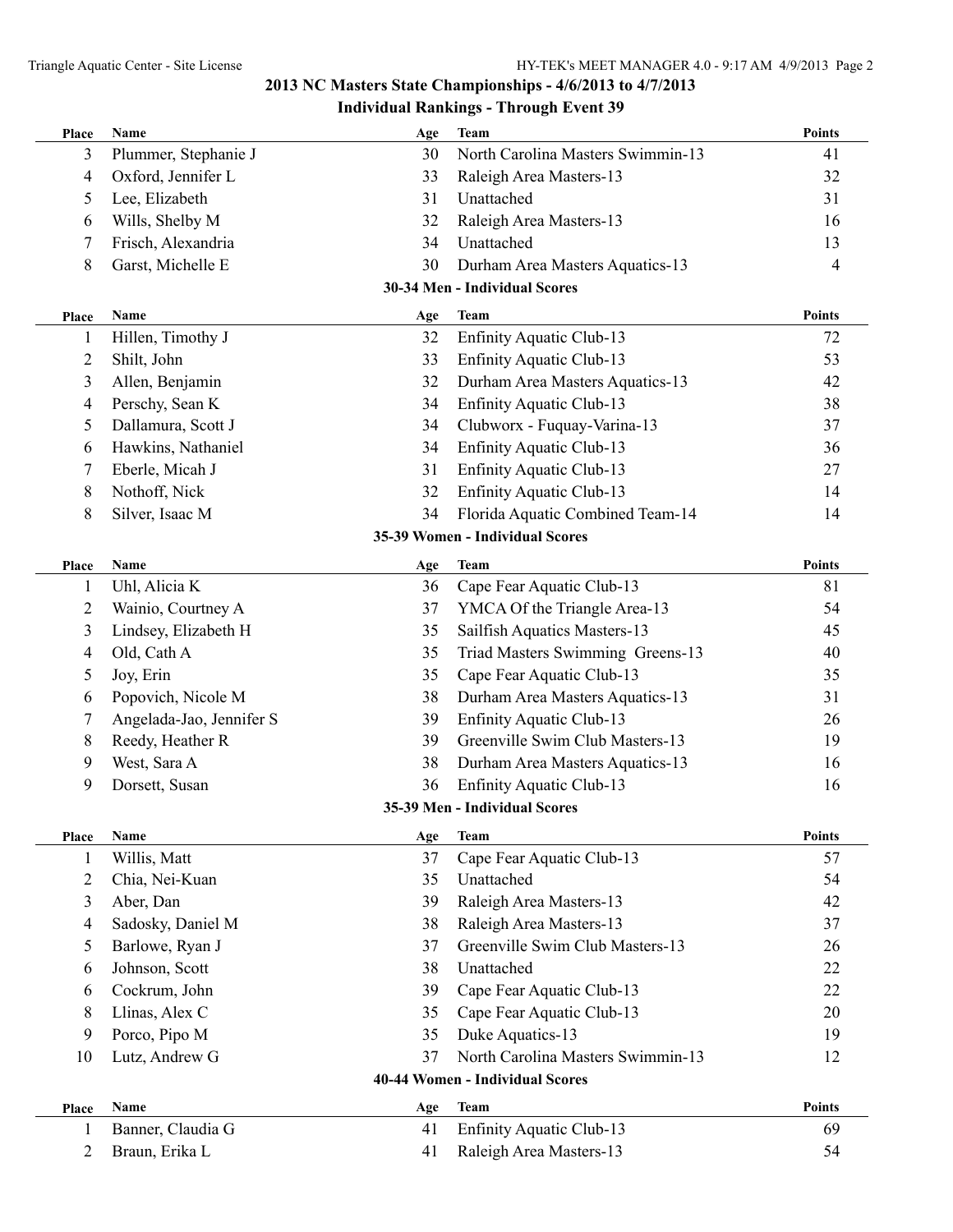#### **Individual Rankings - Through Event 39**

#### **40-44 Women - Individual Scores**

| Place          | Name                        | Age | <b>Team</b>                       | <b>Points</b> |
|----------------|-----------------------------|-----|-----------------------------------|---------------|
| 3              | Riley, Jennifer C           | 40  | North Carolina Masters Swimmin-13 | 38            |
| 4              | Williams, Heidi             | 44  | Durham Area Masters Aquatics-13   | 36            |
| 5              | Nelson, Stephanie A         | 41  | Sailfish Aquatics Masters-13      | 25            |
| 6              | Grego, Sonia                | 43  | Durham Area Masters Aquatics-13   | 20            |
| 7              | Henry, Angela               | 43  | High Point Swim Club-13           | 19            |
| 8              | Hulett, Jennifer A          | 44  | Raleigh Area Masters-13           | 12            |
| 9              | Bryan, Becky                | 44  | Raleigh Area Masters-13           | 10            |
| 10             | Atkinson, Caroline C        | 42  | North Carolina Masters Swimmin-13 | 8             |
| 11             | DeMilia, Mary V             | 41  | Raleigh Area Masters-13           | 7             |
|                |                             |     | 40-44 Men - Individual Scores     |               |
| <b>Place</b>   | Name                        | Age | <b>Team</b>                       | <b>Points</b> |
| $\mathbf{1}$   | Shotts, Steven J            | 42  | Sailfish Aquatics Masters-13      | 74            |
| $\overline{2}$ | Crankshaw, Erik             | 40  | Duke Aquatics-13                  | 54            |
| 3              | Bullard, Joel               | 40  | Greenville Swim Club Masters-13   | 47            |
| 4              | Ickes, Jeff M               | 40  | Enfinity Aquatic Club-13          | 29            |
| 5              | Patterson, Robert B         | 42  | Greenville Swim Club Masters-13   | 25            |
| 6              | Adcock, Ward E              | 41  | Gaston Gators - Gastonia NC-13    | 22            |
| 7              | Gray, Richard L             | 44  | Unattached                        | 20            |
| 8              | Mahmoud, Tamer H            | 44  | Duke Aquatics-13                  | 19            |
| 9              | Wilson, Thomas G            | 40  | Enfinity Aquatic Club-13          | 16            |
| 9              | Parke, Perry                | 44  | Fort Bragg Masters-13             | 16            |
| 9              | Gaal, Marty                 | 41  | One Step Beyond Cary-13           | 16            |
| 12             | Boze, J Glynn               | 44  | Enfinity Aquatic Club-13          | 15            |
| 13             | McGrath, Jim G              | 44  | Gaston Gators - Gastonia NC-13    | 13            |
| 14             | Major, David A              | 42  | Gaston Gators - Gastonia NC-13    | 9             |
| 15             | Paige, Russell A            | 43  | Unattached                        | 5             |
| 16             | Moore, Steven E             | 41  | Clubworx - Fuquay-Varina-13       | 4             |
|                |                             |     | 45-49 Women - Individual Scores   |               |
| <b>Place</b>   | Name                        | Age | <b>Team</b>                       | <b>Points</b> |
| 1              | Eagle, Lisa                 | 48  | Greenville Swim Club Masters-13   | 84            |
| $\overline{2}$ | Casper, Juliet M            | 45  | Grand Strand Masters Swimming-55  | 58            |
| 3              | Nowak, Elizabeth A          | 49  | Duke Aquatics-13                  | 36            |
| 4              | Wolff, Celia                | 47  | Fort Bragg Masters-13             | 34            |
| 4              | Withers, Lorraine T         | 49  | Enfinity Aquatic Club-13          | 34            |
| 6              | Dyke, Anne L                | 48  | Raleigh Area Masters-13           | 14            |
| 7              | Collins, JoLynn S           | 49  | Durham Area Masters Aquatics-13   | 4             |
|                |                             |     | 45-49 Men - Individual Scores     |               |
| Place          | Name                        | Age | <b>Team</b>                       | <b>Points</b> |
| $\mathbf{1}$   | Anderson, Earl E            | 48  | Cape Fear Aquatic Club-13         | 75            |
| 2              | Stewart, Henry D            | 49  | Raleigh Area Masters-13           | 50            |
| 3              | Barnhill, Kelly             | 45  | Greenville Swim Club Masters-13   | 40            |
| 4              | Martin, Chris D             | 46  | Cape Fear Aquatic Club-13         | 39            |
| 5              | Putney, Donald C            | 49  | Triad Masters Swimming Greens-13  | 36            |
| 6              | Niemeyer, Charles (Chuck) J | 45  | Gaston Gators - Gastonia NC-13    | 28            |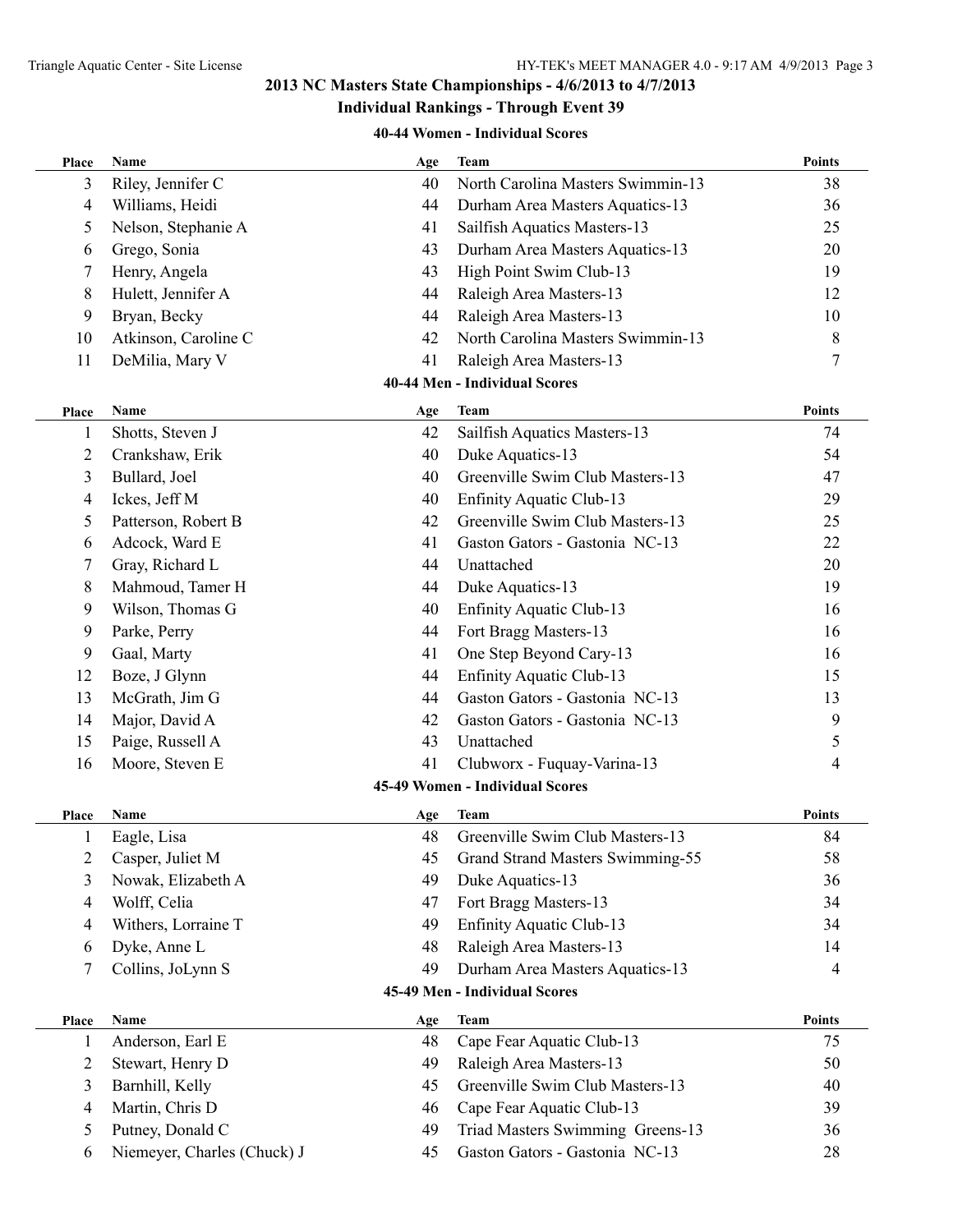#### **Individual Rankings - Through Event 39**

#### **45-49 Men - Individual Scores**

| Beck, Thomas<br>48<br>Raleigh Area Masters-13<br>7<br>Ford, Douglas A<br>Enfinity Aquatic Club-13<br>49<br>7<br>Toy, Raymond<br>Central Maryland YMCA Masters-9<br>9<br>46<br>Raleigh Area Masters-13<br>9<br>Bitzenhofer, Mike A<br>48<br>Woody, Kevin<br>One Step Beyond Cary-13<br>49<br>11<br>Sailfish Aquatics Masters-13<br>O'Neale, Trey<br>45<br>12 | 25<br>25<br>22<br>22<br>20<br>19<br>14 |
|-------------------------------------------------------------------------------------------------------------------------------------------------------------------------------------------------------------------------------------------------------------------------------------------------------------------------------------------------------------|----------------------------------------|
|                                                                                                                                                                                                                                                                                                                                                             |                                        |
|                                                                                                                                                                                                                                                                                                                                                             |                                        |
|                                                                                                                                                                                                                                                                                                                                                             |                                        |
|                                                                                                                                                                                                                                                                                                                                                             |                                        |
|                                                                                                                                                                                                                                                                                                                                                             |                                        |
|                                                                                                                                                                                                                                                                                                                                                             |                                        |
| North Carolina Aquatic Club Ma-13<br>13<br>Cairns, Bruce A<br>49                                                                                                                                                                                                                                                                                            |                                        |
| Conger, William M<br>Enfinity Aquatic Club-13<br>49<br>14                                                                                                                                                                                                                                                                                                   | 11                                     |
| Guthold, Martin<br>Enfinity Aquatic Club-13<br>15<br>46                                                                                                                                                                                                                                                                                                     | 5                                      |
| 50-54 Women - Individual Scores                                                                                                                                                                                                                                                                                                                             |                                        |
| Name<br><b>Team</b><br>Age<br><b>Place</b>                                                                                                                                                                                                                                                                                                                  | <b>Points</b>                          |
| 52<br>Grand Strand Masters Swimming-55<br>Chappell, Melinda E<br>$\mathbf{1}$                                                                                                                                                                                                                                                                               | 64                                     |
| Acampora, Sue<br>52<br><b>Enfinity Aquatic Club-13</b><br>2                                                                                                                                                                                                                                                                                                 | 56                                     |
| Fouts, Ali A<br>Raleigh Area Masters-13<br>3<br>50                                                                                                                                                                                                                                                                                                          | 36                                     |
| Walsh, Sue<br>North Carolina Aquatic Club Ma-13<br>51<br>4                                                                                                                                                                                                                                                                                                  | 27                                     |
| Skinner, Libby<br>51<br>Enfinity Aquatic Club-13<br>5                                                                                                                                                                                                                                                                                                       | 14                                     |
| 5<br>50<br>Mackall, Suni L<br>Winchester Masters Swimming-12                                                                                                                                                                                                                                                                                                | 14                                     |
| 50-54 Men - Individual Scores                                                                                                                                                                                                                                                                                                                               |                                        |
| Name<br><b>Team</b><br>Age<br>Place                                                                                                                                                                                                                                                                                                                         | <b>Points</b>                          |
| 53<br>Cape Fear Aquatic Club-13<br>McFarland, Jim A<br>$\mathbf{1}$                                                                                                                                                                                                                                                                                         | 79                                     |
| Carolina Aquatics Swim Club, I-55<br>2<br>Switzer, Keith M<br>50                                                                                                                                                                                                                                                                                            | 45                                     |
| 3<br>Wheeler, Craig S<br>53<br>Fort Bragg Masters-13                                                                                                                                                                                                                                                                                                        | 32                                     |
| 51<br>Raleigh Area Masters-13<br>Holshouser, Jay J<br>4                                                                                                                                                                                                                                                                                                     | 31                                     |
| Braam, Tim<br>YMCA Of the Triangle Area-13<br>50<br>5                                                                                                                                                                                                                                                                                                       | 28                                     |
| Greenville Swim Club Masters-13<br>Mehlhop, Paul D<br>52<br>6                                                                                                                                                                                                                                                                                               | 26                                     |
| Spangler, Tom C<br>54<br>Enfinity Aquatic Club-13<br>7                                                                                                                                                                                                                                                                                                      | 23                                     |
| Buchanan, Bill<br>Cape Fear Aquatic Club-13<br>8<br>53                                                                                                                                                                                                                                                                                                      | 20                                     |
| Aneralla, John C<br>SwimMAC Masters - Charlotte-13<br>9<br>50                                                                                                                                                                                                                                                                                               | 18                                     |
| Procton, Bruce<br>51<br>Performance Aquatics by Compas-13<br>10                                                                                                                                                                                                                                                                                             | 16                                     |
| Parker, Lee<br>51<br>Raleigh Area Masters-13<br>11                                                                                                                                                                                                                                                                                                          | 13                                     |
| Kelly, Karl D<br>51<br>Unattached<br>12                                                                                                                                                                                                                                                                                                                     | 8                                      |
| Heyder, Al<br>52<br>Unattached<br>13                                                                                                                                                                                                                                                                                                                        |                                        |
| Boone, Garland M<br>Enfinity Aquatic Club-13<br>53<br>14                                                                                                                                                                                                                                                                                                    | 2                                      |
| 55-59 Women - Individual Scores                                                                                                                                                                                                                                                                                                                             |                                        |
| <b>Team</b><br>Name<br>Age<br><b>Place</b>                                                                                                                                                                                                                                                                                                                  | <b>Points</b>                          |
| Amick, Beverly O<br>58<br>Enfinity Aquatic Club-13<br>1                                                                                                                                                                                                                                                                                                     | 59                                     |
| Childers, Judy A<br>Grand Strand Masters Swimming-55<br>2<br>59                                                                                                                                                                                                                                                                                             | 55                                     |
| Addison, Polly F<br>Raleigh Area Masters-13<br>3<br>55                                                                                                                                                                                                                                                                                                      | 43                                     |
| Ruebel, Deb<br>Enfinity Aquatic Club-13<br>56<br>4                                                                                                                                                                                                                                                                                                          | 40                                     |
| Crowder, Barbara W<br>Enfinity Aquatic Club-13<br>5<br>55                                                                                                                                                                                                                                                                                                   | 36                                     |
| Massengale, Susan<br>Raleigh Area Masters-13<br>59<br>6                                                                                                                                                                                                                                                                                                     | 18                                     |
| 55-59 Men - Individual Scores                                                                                                                                                                                                                                                                                                                               |                                        |
| Name<br><b>Team</b><br>Place<br>Age                                                                                                                                                                                                                                                                                                                         | Points                                 |
| Cape Fear Aquatic Club-13<br>Washburn, Jonathan W<br>55<br>1                                                                                                                                                                                                                                                                                                | 78                                     |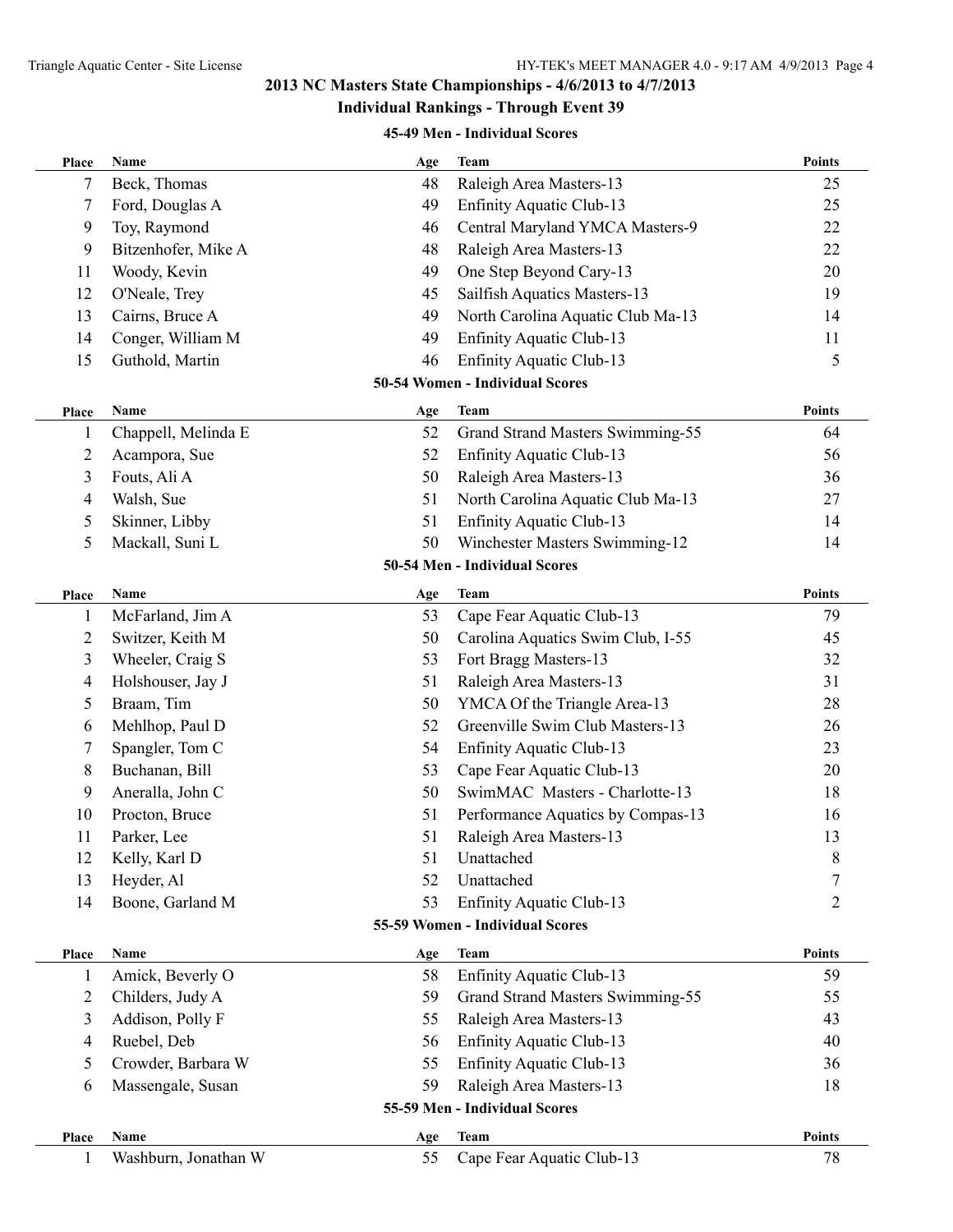#### **Individual Rankings - Through Event 39**

#### **55-59 Men - Individual Scores**

| Place        | Name                    | Age | <b>Team</b>                       | <b>Points</b> |
|--------------|-------------------------|-----|-----------------------------------|---------------|
| 2            | Klein, Jonathan E       | 55  | Enfinity Aquatic Club-13          | 54            |
| 3            | Greve, Ted A            | 55  | Charlotte SwimMasters-13          | 42            |
| 4            | Spencer, Michael J      | 55  | Raleigh Area Masters-13           | 40            |
| 5            | Berting, David A        | 56  | Cape Fear Aquatic Club-13         | 31            |
| 6            | Miller, Jamie A         | 58  | Triad Masters Swimming Greens-13  | 24            |
| 7            | Boyles, Kent D          | 57  | Triad Masters Swimming Greens-13  | 22            |
| 8            | Griffin, Jim            | 55  | Unattached                        | 19            |
| 9            | McCrea, Bill            | 59  | YMCA Of the Triangle Area-13      | 17            |
| 10           | Byrd, Michael           | 55  | Cape Fear Aquatic Club-13         | 16            |
| 11           | Henson, Steven L        | 59  | Enfinity Aquatic Club-13          | 11            |
| 12           | Stevens, Ricky          | 58  | North Carolina Masters Swimmin-13 | 10            |
| 13           | McFarland, Jim          | 55  | Virginia Masters Swim Team-12     | 9             |
| 13           | O'Connor, Christopher M | 55  | Durham Area Masters Aquatics-13   | 9             |
| 15           | Gibson, Jack            | 59  | Unattached                        | 7             |
| 15           | Crowder, Robert T       | 57  | Enfinity Aquatic Club-13          | 7             |
| 17           | Baker, Donald C         | 55  | North Carolina Masters Swimmin-13 | 6             |
| 18           | Narter, Erdem M         | 56  | Unattached                        | 5             |
|              |                         |     | 60-64 Men - Individual Scores     |               |
| Place        | Name                    | Age | Team                              | <b>Points</b> |
| 1            | Trevisan, Paul T        | 61  | Colonials 1776-8                  | 45            |
| 2            | McFadden, J Edward      | 64  | Burke/Unifour Masters Swimming-13 | 43            |
| 2            | Payne, (Earl R) Bob     | 62  | North Carolina Masters Swimmin-13 | 43            |
| 4            | Frisch, David J         | 64  | Virginia Masters Swim Team-12     | 14            |
| 5            | Diel, Bruce N           | 64  | North Carolina Masters Swimmin-13 | 9             |
|              |                         |     | 65-69 Women - Individual Scores   |               |
| Place        | Name                    | Age | Team                              | <b>Points</b> |
| 1            | Hovey, Mary Anna        | 69  | Durham Area Masters Aquatics-13   | 38            |
| 2            | Lyttle, Ann             | 65  | Virginia Masters Swim Team-12     | 36            |
| 3            | Frenck, Carol J         | 65  | Unattached                        | 25            |
|              |                         |     | 65-69 Men - Individual Scores     |               |
|              |                         |     |                                   |               |
| Place        | Name                    | Age | Team                              | <b>Points</b> |
| 1            | Brown, Bill             | 67  | Greenville Swim Club Masters-13   | 43            |
| 2            | Richelson, Andrew M     | 65  | Triad Masters Swimming Greens-13  | 25            |
|              |                         |     | 70-74 Women - Individual Scores   |               |
| <b>Place</b> | Name                    | Age | <b>Team</b>                       | <b>Points</b> |
| 1            | Blackwell, Ceil W       | 72  | Raleigh Area Masters-13           | 36            |
|              |                         |     | 70-74 Men - Individual Scores     |               |
| <b>Place</b> | Name                    | Age | Team                              | <b>Points</b> |
| 1            | Casper, Mike            | 70  | Grand Strand Masters Swimming-55  | 73            |
| 2            | Fletcher, Doug          | 70  | Raleigh Area Masters-13           | 63            |
|              |                         |     | 75-79 Men - Individual Scores     |               |
| <b>Place</b> | Name                    | Age | Team                              | Points        |
| $\mathbf{1}$ | Barrett, Steve          | 79  | North Carolina Masters Swimmin-13 | 48            |
|              |                         |     |                                   |               |